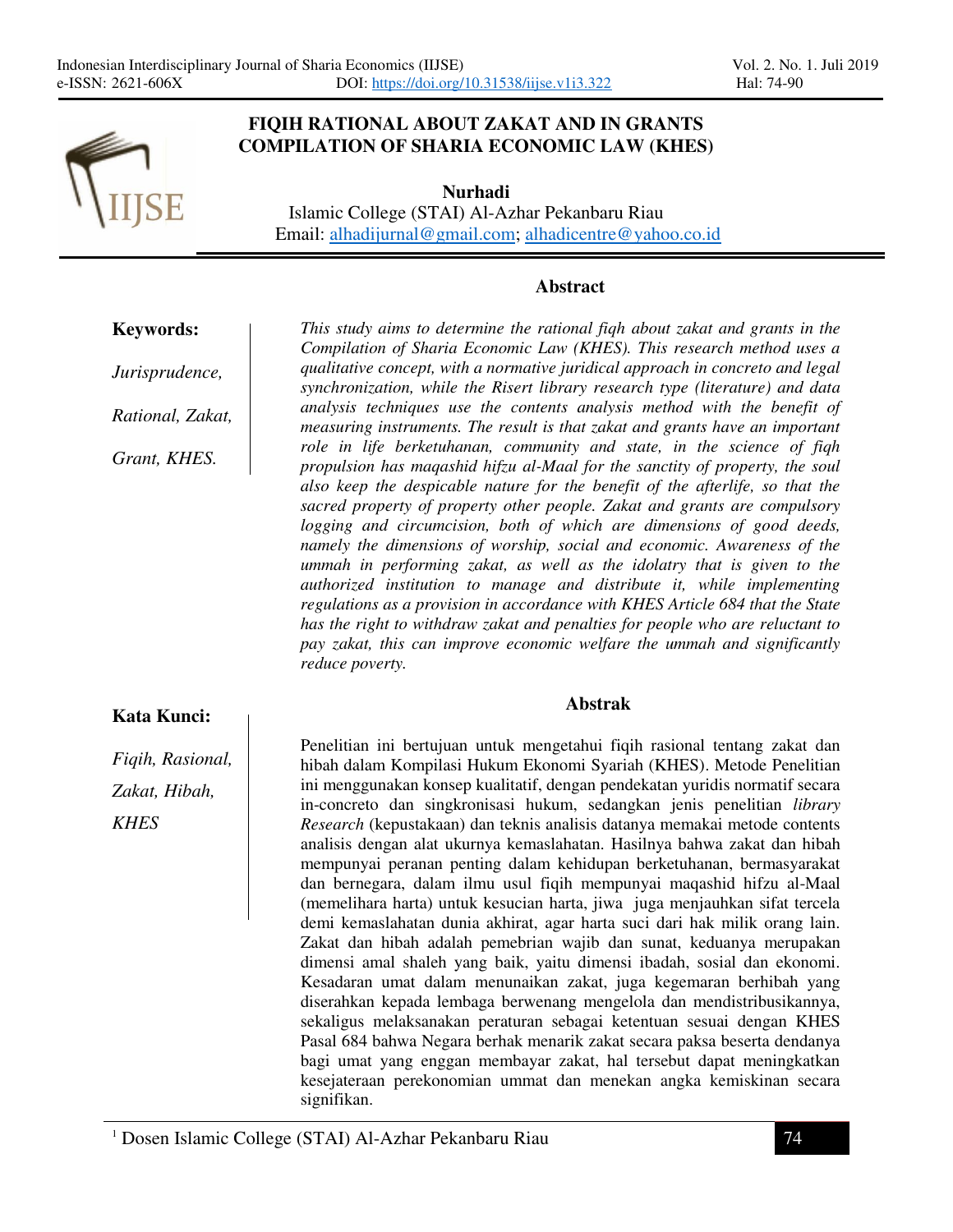## **A. Introduction**

Ī

Universal religion is Islam, (Islam is high and no one is able to match it.) The hadith of Imam Bukhori (2/93) is based on Al-Albani: Irwaul Gholil (No. 1268) and Shahih al-Jaami '(No. 2778), also the most noble religion and religion blessed by Allah Almighty (Al-Imran 19: Ministry of Religion of the Republic of Indonesia: 78) and religion that mercy lil alamin (mercy for all nature) brought by the Prophet Muhammad (A-Anbiya 107: Department RI Religion: 508. In principle, the regulation of human social relations will not be appropriate, according to the scales of human logic and God's justice, if not accompanied by true aqidah, strong ethics and comprehensive principles and laws that can govern someone, both in their own circumstances and in public, both with family and society (Al-Imran 112: Ministry of Religion RI: 94) .This has been exemplified by the Prophet in the course of prophetic life and apostolate. (Al-Qalam 4: and Al -Ahzab 21: Department RI Religion: 960: 670). During his life, the Messenger of Allah always did good with pious deeds, both hablum minallah and hablum minannas (Al-Imran 112).

In essence humans are not only related to God who creates, but also relates to humans and the natural environment. Because if you look deeper and carefully the secrets and wisdom of worship have good implications with fellow humans. (Al-Jurjawi, t.th: 62).

One form of application (hablum minannas) is mutual giving, such as zakat, gifts, grants, etc., because Islam advocates to give each other with the aim of helping Muslim brothers who are in distress and to get the pleasure of Allah, Allah says in surah at- Tawbah verse 60. Mutual giving is a noble act in Islam, because it has enormous benefits, eliminates jealousy and envy (Fahrudin, 1992: 618), and fosters a sense of love. (Al-Jurjawi, t.th: 124).

Giving is property or something that is issued from someone in the form of goods, objects or money to other institutions, bodies, foundations or people, including mustahik. (Bakry, 1994: 29). Giving can be in the form of buildings, factories, land, food, souvenirs and others. Giving an obligation is called zakat, the necessity to carry it out because it is part of the pillars of Islam. (Shidiq, 2010: 149 Budiman, 2012: 31). Zakat is one of the means of worship that is closely related to humanity as well as God the Creator (Ghazaly, 2010: 149), also the highest level of Islam after the Hajj and prayer.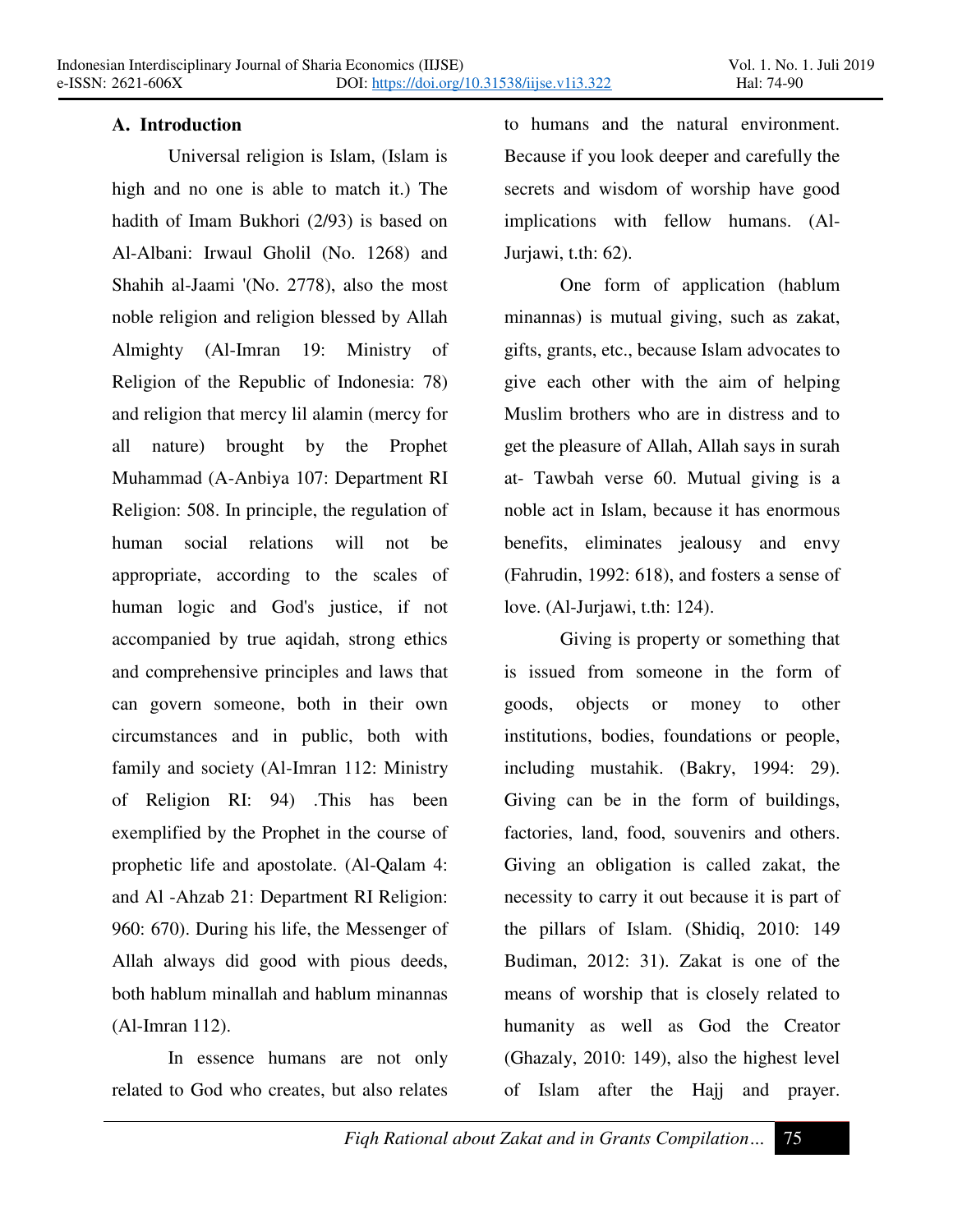(Wargadinata, 2011: 63). Zakat is worship related to the agreed upon property  $(maaliyah\ ijitima'iyyah)$  which has a strategic and decisive position, both in terms of Islamic teachings and in terms of the welfare development of the people. (Nawawi, 2010: 1).

Ī

In addition to mandatory giving, Islam also teaches giving in the form of circumcision or advice, including grants, gifts, infaq, shadaqah and endowments. Giving this type is capital in an effort to improve the economy and welfare of the people. (Khasanah, 2010: 38). Today's Islamic-based economic campaign has become a necessity of the people. (Hafidhuddin, 1998: 17). Community economic empowerment is increasingly active by several Islamic financial institutions. (Mardani, 2011: 1). In addition, utilization of ziswaf, grants and gifts from Muslims must be managed and channeled as early as possible effectively as a side of the people's economic empowerment efforts. (Hafidhuddin, 2002: 127).

Zakat and grants, both of which have social functions in people's lives, both those given by individuals and institutions. In terms of improving the country's economy, it plays an active role in managing and regulating zakat and grants, through regulatory policies and zakat laws as formal laws compiled in Sharia Economic Law. (KHES). In Indonesia, zakat management organizations are the Amil Zakat Agency (BAZ) and the Amil Zakat Institution (LAZ), (DPZ, 2003: 1). this institution becomes a means of collecting and channeling funds in empowering the economy of the people (Khasanah, 2010: 64 and Usman, 2001: 158). In KHES, the mechanism of zakat fiqh is governed by the Indonesian perspective by referring to classical and contemporary jurisprudence books. Therefore, the researcher considers it important to examine the KHES with the maqashid syariah frame.

In accordance with the background of the above problems, then in this philosophical juridical normative study, the formulation of the problem in this study can be drawn, namely how is the review of maqashid syariah book III on zakat and grants in KHES in improving the economy of the ummah?

## **B. Theoritical review**

## **1. Zakat and Wisdom**

Zakat according to lughat is growing (Qardawi, 2007: 34) as in Al-Zar'u zakat which means that there is a lot of goodness (Al-Khusaini, t.th: 172) and contains blessings (Shiddieqy, 1953: 24) such as al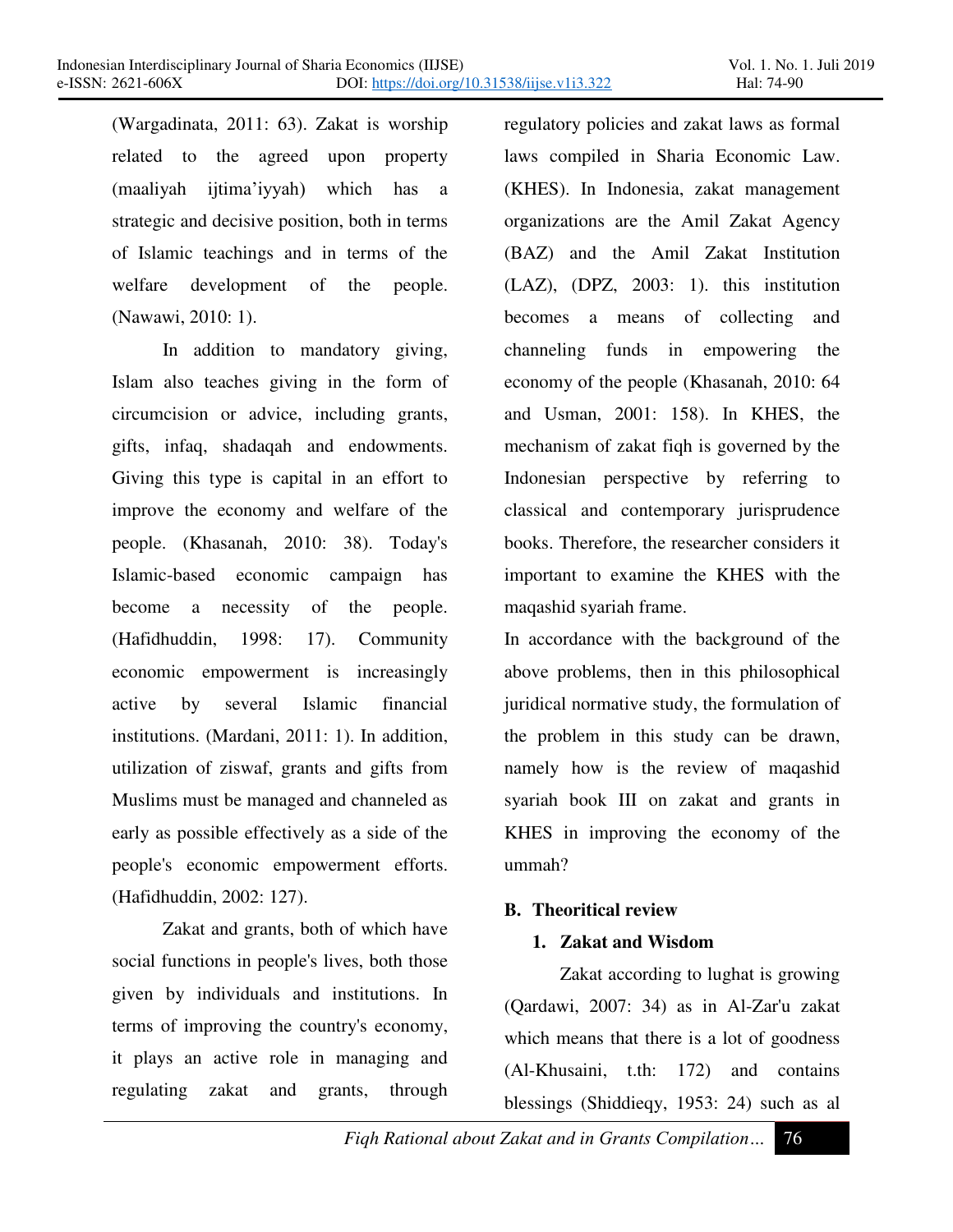zakat -shy and clean, holy (thoharoh) (Moh Ali, 1977: 311) as in nafsan zakiyah and qad aflaha man zakkaha (Nasution, 1998: 145) and good (Qardhawi, Terj. Harun, Hafidudin, and Hasanuddin, 2002: 34 ; Ensiklopedia Islam Editorial Board, 1997: 224; Dahlan, 1997: 1985; Al-Hasan, 2003: 1) also has the meaning of repairing and fertilizing property. (Shidieqy, 1999: 3-4).

Ī

According to the term zakat is part of the assets that have been obliged by Allah swt (Halim, 2001: 28) to be given to people who have the right to receive it (Huda, 2010: 293) as stated in the Qur'an or may be interpreted to a certain degree (nishab) (Al-Syaukani, 1995: 124) for certain assets given to certain people by lafadz zakat which is also used for certain parts issued from people who have been subjected to the obligation to issue zakat. (Ar-Rahman, 2003: 2; Wahardjani, 2000: 33). According to the Syafii madzhab zakat is an expression for the release of property or body according to a special way, (Al-Zuhaili, ter. Fanani, 2000: 83) also the Hambali school said Zakat is a right that must be issued from property specifically for special groups, (Al-Zuhayly, 1995: 83-85) While the Maliki school defines zakat that zakat is issuing a special portion of special assets that have reached nishab (quantity limit which obliges

zakat) to those who have the right to receive it with a record of ownership. full and reach haul, not mine and not agriculture (Al-Arif, 2011: 249-250).

Whereas zakat in the law of the Republic of Indonesia number 38 of 1999 concerning the management of zakat is formulated as assets that must be set aside by a Muslim or a body owned by a Muslim in accordance with religious provisions to be given to those entitled to receive it. (Law No. 38 Th 1999 concerning Management of Zakat, Bazis, 2001: 3). Ijma 'Ulama both salaf (traditional) and khalaf (modern) have agreed on the obligation of zakat and those who deny it mean they have been disbelievers from Islam. (Ar-Rahman: 12 and Bakry, 1996: 22).

Mandatory zakat requirements and legal requirements. According to jumhur ulama compulsory conditions of zakat are (Madani, 2013: 19) Islam, Merdeka, Baligh and Berakal and Assets that are issued are assets that are obliged to be dizakati, Assets that have reached nishab or value with him, Assets that are possessed fully, , 2001: 18 and Anwari, 1424 H: 53) Property ownership has reached haul (a year), (Helmy: 19) These assets are not included in debt assets (Dahlan: 1989) and Assets to be zakat exceeded basic needs. (Anwari, 55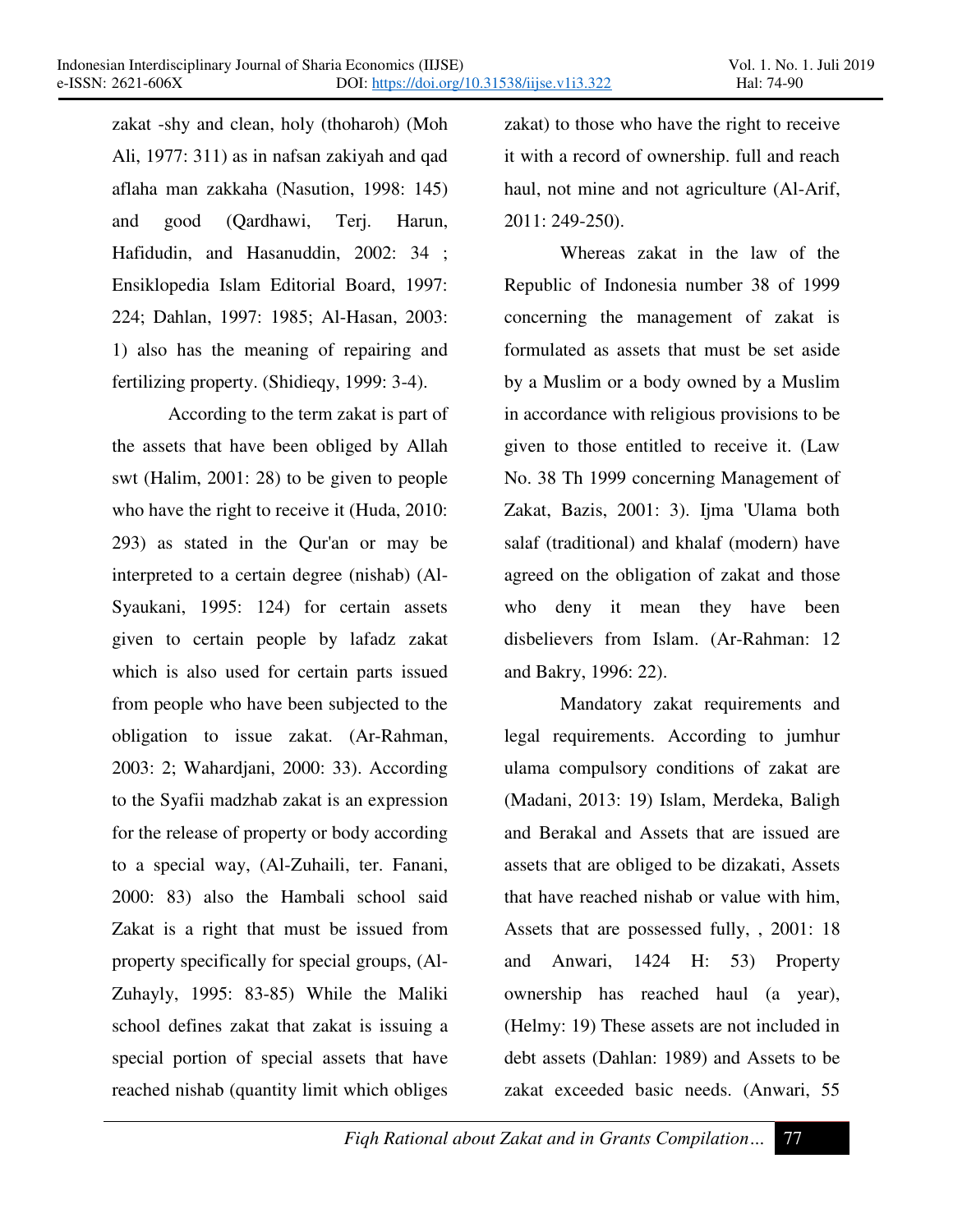and. Muis, 2011: 33). While the legal requirements of zakat are Intention and Tamlik (transfer ownership to the recipient). (Ministry of Religion, 1982: 39).

Ī

Pillars of zakat are issuing a portion of Nisab (wealth) which by giving up ownership of it, making it as the property of the destitute and surrendering it to it or the property is handed over to the representative namely the imam or the person charged with collecting zakat. : 97-98).

Among the wisdom given by the zakat is that the distribution is able to improve the position of society from a moral and material point where it can unite the members of the community as if one body, apart from that zakat can also cleanse the souls of the community members from being stingy and mischievous. (As-Shiddieqy, 1991: 232). Zakat is also a stronghold of security in the Islamic economic system as a guarantee towards stability and continuity of the social history of the community. (Qadir, 2001: 81).

Zakat Maal (Zakat Hajj), includes trade results, (Jafar, 2003: 45 and Shalehuddin, 2011: 52) agriculture, (Ministry of Religion RI: 54) mining, Fakhrudin, 2008: 56) marine products, livestock products, (Hidayat, 2008: 256) treasure findings, (Shalehuddin: 159) gold and silver are also propositions. (Jafar: 50 and Hikmat: 251). Each type has its own calculations (Al-Fauzan: 272). Zakat Fitrah, zakat that must be issued by Muslims ahead of Eid al-Fitr in the month of Ramadan. (Mursyidi, 2003: 78). The amount of Zakat is equivalent to 2.5 kilograms / 3.5 liters of staple food in the area concerned (Ministry of Religion of the Republic of Indonesia: 42).

The meaning of the phrase "zakat fitrah" is zakat for the body, soul. Because it is called zakat fitrah which means zakat for the origin of creation. (An-Nawawi, t.th: 103). A more appropriate term, and what is mentioned in the hadith is zakat fitri. Because this zakat is issued during Fitri, ie the community is no longer fasting. The term zakat fitrah is zakat which must be fulfilled after completing Ramadhan, as a cleanser for those who fast from all vain deeds and obscene speech. (Azzam, 2010: 395). Zakat Al-Fitr is obligatory zakat for Muslim priests; small or large, male or female, slave or free (Sabiq, 1993; 126 and Antoni, 2014: 177).

The wisdom of zakat fitrah is selfpurification for people who fast from falsehood and defilement, to feed poor people and as a race thank God for completion of fulfilling the obligation of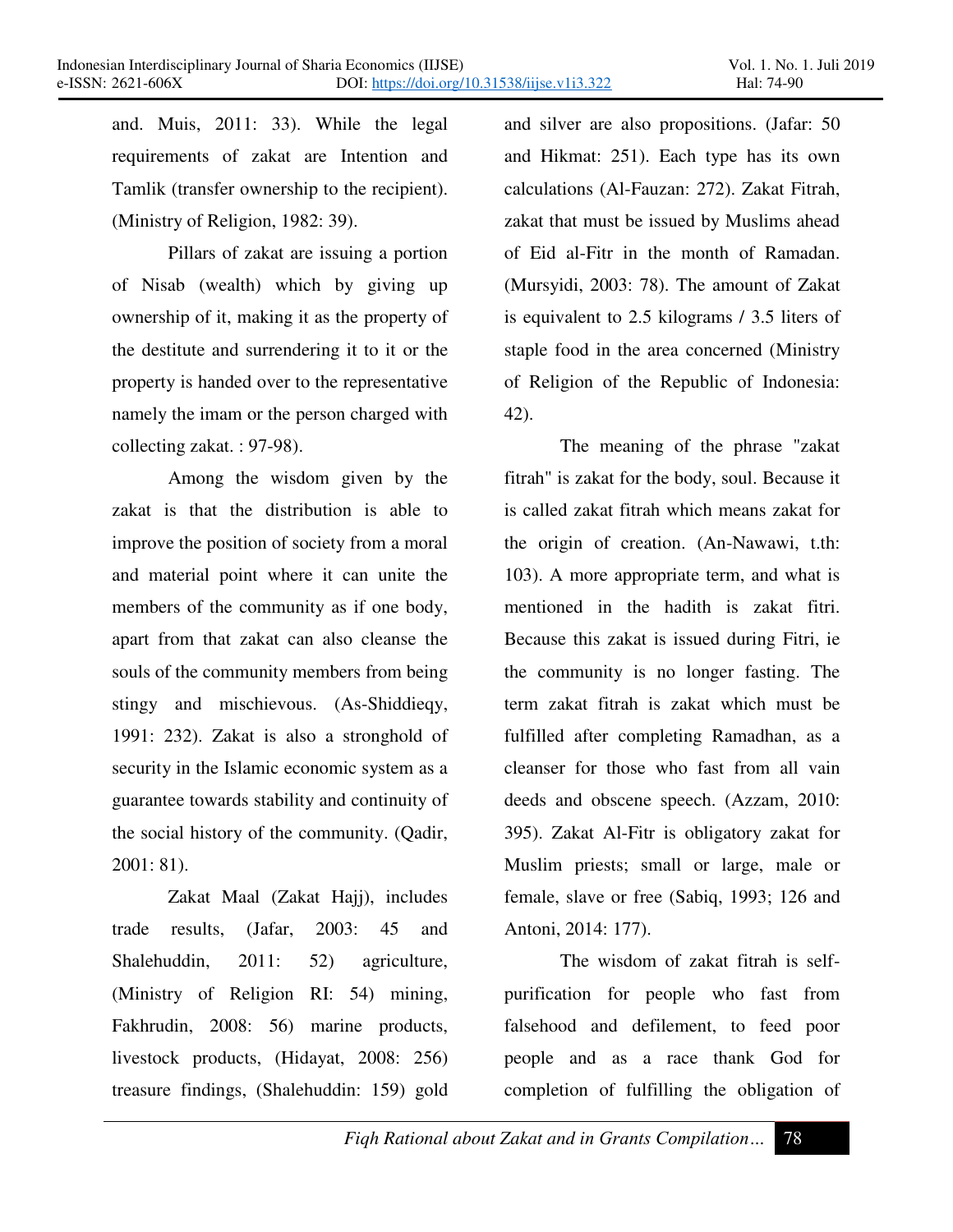fasting (Azzam: 395), Purifying the human soul from vile, stingy, stingy , greedy, and greedy (Mu'iz: 31). The Prophet also explained about the time to issue it, namely before the prayer prayer, which began from the main time after the sun sank at night ID (according to Tsauri, Ahmad, Ishak and Syafii in Al Jadid and according to one news also from Malik). (Rasyid: 127).

### **2. Grants and Lessons**

Ī

The word grant when viewed in terms of language, is taken from Arabic Hubub ar-Rih which means the passing of the wind, because the grant passes from one hand to the other. Can also be taken from the word habba which means getting up, because the perpetrators of the grant have been moved to do good (Ad-Dimyati, t.th: 168). According to the terms of fiqh, fuqaha defines grants: Meaning: Grants are surrender of property without compensation. An-Nawawi, t.th: 269). Also the opinion of Ad-Dimyati: Meaning: Grant is the submission of property rights voluntarily during life, not in order to glorify, not for the purpose of getting a reward, and not for a need. (Ad-Dimyati: 168).

The three definitions above have almost the same meaning. Each contract in which the transfer of someone's property to another person during his lifetime without compensation (compensation) is called a Grant. Whereas according to the term grant is an agreement agreement that includes the transfer of someone's property to another person while he is still alive without expecting any change at all. (Suhendi, 2008: 209-210).

Laws from grants, alms, and gifts are sunnah (Bahreisy, 1981: 191). But the most important of the three is charity, because in general charity is given to people in need. Even more important when giving charity to neighbors and relatives (Ad-Dimyati: 172).

Viewed from the shape of the grant can be divided into 4 (four) types, namely (1) grants' umra (Sabiq, 1997: 187 and as-Safe'i, t.th: 245), (2) ruqba (Safe'I: 245 ), (3) grants bil-iwadl, and (4) grants bisysyarth aliwadl. (Ali, 2006: 139).

The provision of birth from a grant is a condition for the pillar of grant. What is meant by the provisions here are the terms and conditions of the grant. The grant will be carried out well and get rewarded if the terms and conditions are fulfilled. According to the number of clerics, there are 4 pillars, namely: (1). Wahib is a grantor who grants his property. Wahib is required: A perfect owner, skilled in spending assets, namely balig and understanding and giving voluntarily, without coercion. (2). Mauhub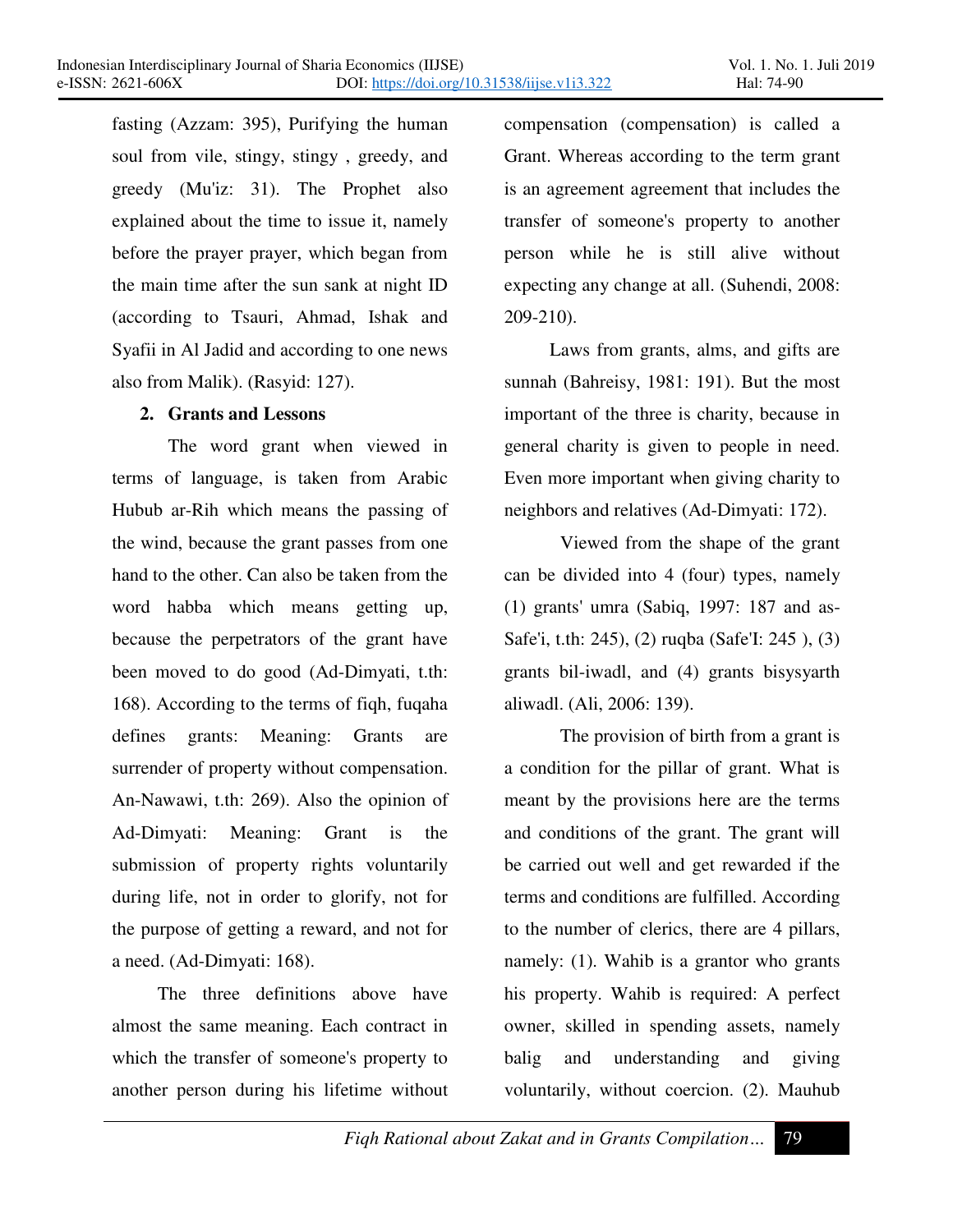is the recipient of the grant. Grant recipients are required to have the form when the grant agreement is made. Therefore, grants should not be given to children who are still in the womb (Lubis, 2004: 115-115 and Karim, 1997: 76-78). (3). Mauhub / Grant is a gifted item. The condition of mauhub is that Mauhub is the perfect possession of God, the Mauhub already exists when the contract of grant is carried out, the Mauhub is in the form of goods which may be owned according to religion and the Mauhub has been separated from the possessors' property (Haroen, t. 84:). (4). Sigat (Ijab Kabul) (Karim, 1997: 73).

## **C. Research Methods**

Ī

This study uses a qualitative method (Meleong, 2011: 29), with a normative juridical approach in concreto and legal synchronization (Soekanto, 1982: 252), while the type of research is Risert library (literature). The data and sources of data in this study use two data, namely the primary document Compilation of Sharia Economic Law on Zakat and Grant as the object of analysis and secondary data, namely the theory of maqashid sharia as the object of analysis. The method of data collection is to use primary and secondary data and technical data analysis using the analysis contents method (Muhajir, 1989; 76-77)

with a measure of benefit (maqashid syariah) (Mukhtar, 2013: 4). In normative legal research, the secondary data which is examined initially is then followed by research on primary data or other supporters (Mamudji, 1985: 52).

# **D. Discussion and Results of KHES Zakat and Rational Fiqh Grants**

Zakat and grants in jurisprudence have an important role in the life of God, community and state. Individually zakat and grants have maqashid hifzu al-Maal (maintaining wealth) both for the sanctity of property, the soul and to keep away from despicable nature, also for the world and the hereafter, so that property is protected from other people's rights (Az-Zariyat 19: Ministry of Religion RI: 859), because assets are entrusted and entrusted by Allah, the right to use is not the right to own (Al-Hadid 7; Ministry of Religion RI: 901).

## **Chapter I General Provisions**

Chapter I General Provisions, consisting of 1 Article, namely Article 668 maqashid li al-Ta'rif (definition or understanding) li al-Ma'rifati al-Ilmi al-Maqshid (to know the intended knowledge). Article 1 consists of 14 points (numbers 1 to 14) maqashid li al-Ta'rif al-Infaq (infaq) wa al-Zakat (alms) wa al-Zakati al-Mihnah (proposition) wa al-zakati al- Zira'ah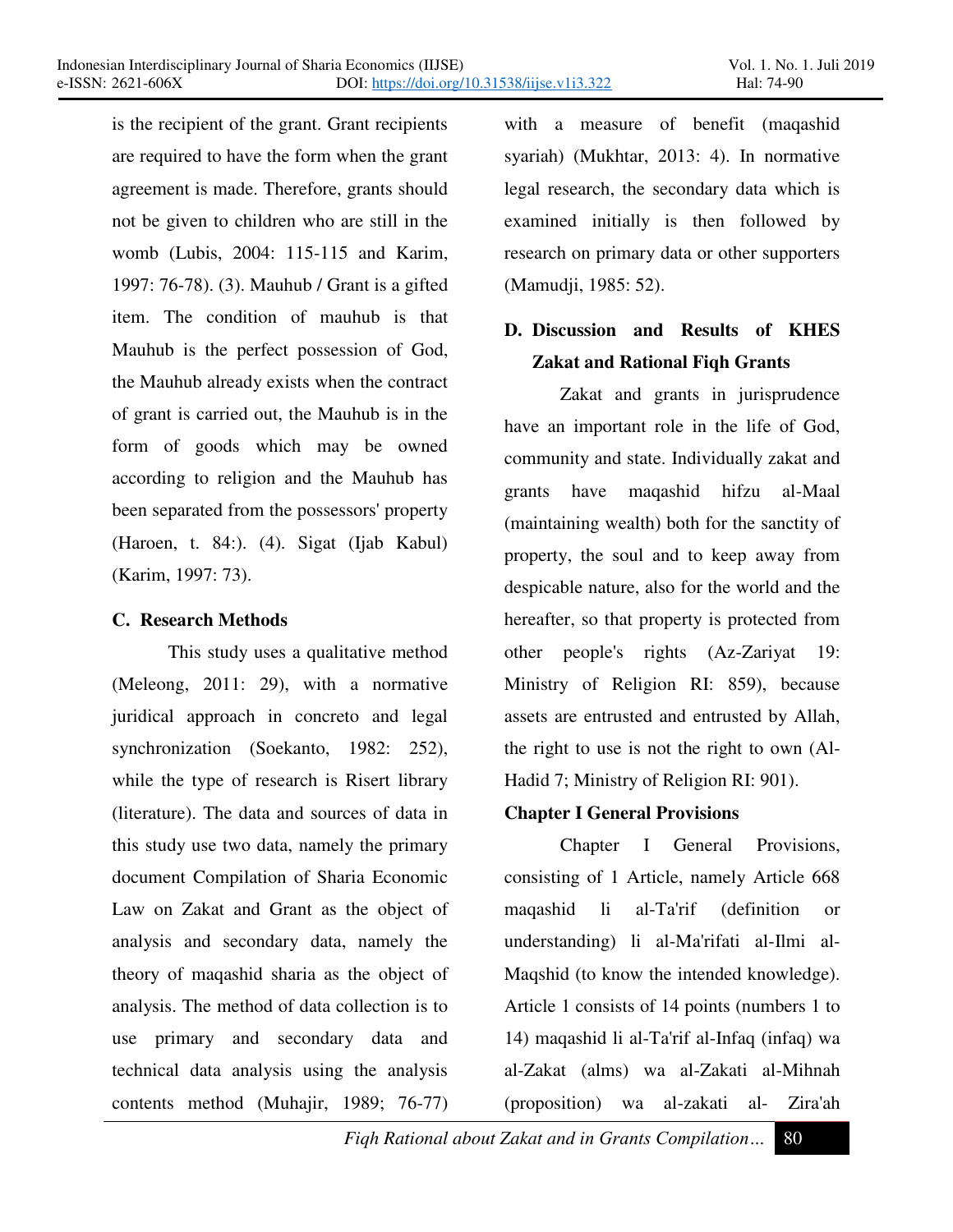(agriculture) wa al-Zakati al-Tijarah (trade) wa al-Zakati al-Fitrah (zakat fitrah) wa al-Ta'rif al-Muzakki (obligatory zakat) wa al-Mustahiq (zakat recipient) wa al -Ta'rif al-Hibah (definition of grant) wa al-Wahib (penghibah) wa al-Muauhub (grant recipient) wa al-Muauhub (grant item) wa al-Ta'rif al-Hadiyah (definition of gift) wa al -Shadaqah (Sadaqah). Logical Fiqh in chapter I of Article 668, from numbers 1 to 14 all contain definitions and definitions of each discussion of Book III relating to zakat and grants.

Ī

# **Chapter II General Provisions of Zakat**

Chapter II General Provisions of Zakat, consisting of 1 Article, namely Article 669 contains 6 points (letter a s / d f) the maqashid li al-Ta'rifi al-Syarthi al-Wajibi al-Zakati (compulsory zakat requirement). The logic of jurisprudence in chapter II, mentions about the obligatory conditions of zakat or the requirements of who is obliged to issue zakat and the requirements of something that is zakat.

## **Chapter III Obligatory Assets of Zakat**

Chapter III Obligatory Assets of Zakat, consists of 11 parts and 15 Articles (Article 670 to 684). The information is as follows:

**The first part:** gold and silver zakat there is 1 Article (Article 670) consisting of 4 points (as / dd) maqashid li al-Ma'rifati al-Tawafiri al-Zakati al-Dazahi wa al-Fidhati (to know the provisions of gold zakat and silver). The logical jurisprudence in the first part of Article 670 is to explain the concept of gold and silver zakat, starting with enough haul (enough a year), nishab (85 grams of gold and 595 grams of silver) and percentages (2.5%) without any form requirements (printed ) jewelry.

- **The second part:** the zakat of money equal to 1 Article (Article 671) consists of 3 points (as / dc) the maqashid li al-Ma'rifati al-Tawafiri al-Zakati al-Nuqudi kama fi al-Zakati al-Dazahi wa al-Fidhati (knowing the provisions of money zakat (medium of exchange) such as the provisions on gold and silver zakat). The logic of jurisprudence is the same as the gold and silver zakat, which is enough haul, the nishab (worth 85 grams of gold) as well as the percentage (2.5%).
- **The third part:** trade zakat, consists of 3 Articles (Articles 672-674), Article 672 contains 2 points (numbers 1-2) and 4 details (ad), number 1 maqashid li al-Ma'rifati al-Anwa'i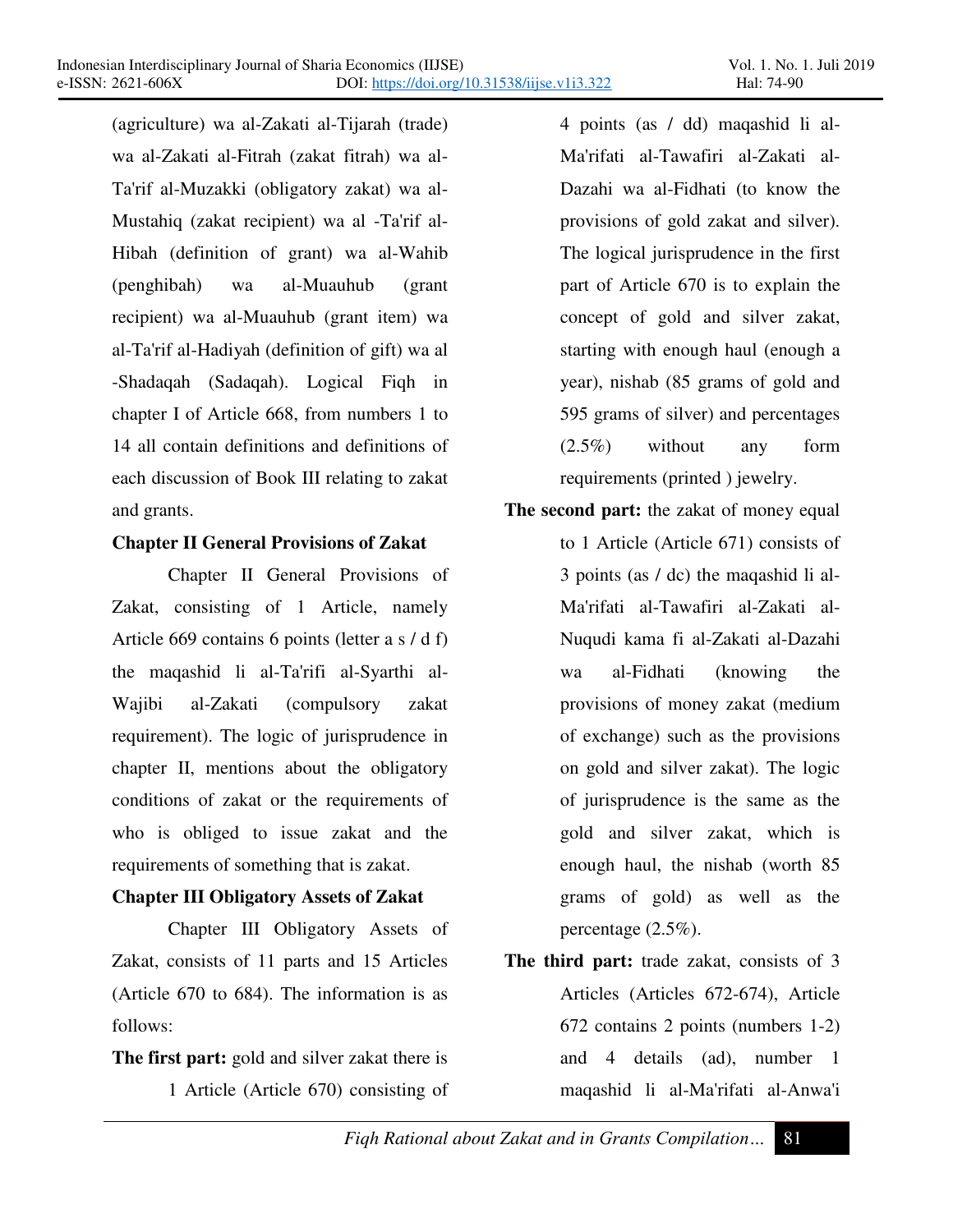Ī

min al-Zakati al-Tijarah (knowing the type or type of commercial zakat), while number 2 is the maqashid li al-Ma'rifati al-Tawafiri al-Zakati al-Tijarah (knowing the provisions of trade zakat). Logical jurisprudence Article 672 describes the types and types of trade which are obliged to be adhered to as well as the obligatory provisions of zakat in accordance with the provisions of the above gold and silver zakat, namely immovable goods, then the zakat is issued when sold and if agriculture is harvested 85 grams of gold) and the percentage (2.5%). In Article 673-674 his maqashid li al-Bayani al-Syarthi al-Tammi fi al-Zakati wa al-zakati al-Muassisati al-Maaliyah al-Islamiyah (explaining the requirement to issue zakat must be complete and the importance of issuing zakat for Islamic financial institution products. The logic of jurisprudence is all zakat trading if the conditions are met, if not then it is not called zakat, but infaq shadaqah, while Islamic financial institutions products (both bank LKS and non-bank LKS) if fulfilled the mandatory zakat requirements, must

commit according to the provisions in Article 672 above.

- **The fourth part:** agricultural zakat, consisting of 1 Article (Article 675), contains 4 points (numbers 1-4) of its maqashid li al-Ma'rifati al-Tawafiri al-Zakati al-Zira'ah (knowing the provisions of agricultural or plantation zakat). The logical jurisprudence of Article 675 is to explain the plant zakat and its results (both agriculture and plantations), then the nishab of 1481 kg (grain or rice) or 815 kg (rice) is issued every time, the purpose of rice or grain or rice is for jurisprudence in Indonesia the majority of which consume rice as their staple food. The obligation of zakat includes landowners, cultivators or tenants of land or land or gardens, while the percentage of zakat is 10% natural (rainfed) and 5% irrigation.
- **The fifth part:** income zakat, consists of 1 Article (Article 676) there are 3 verses (numbers 1-3) the maqashid li al-Ma'rifati al-Tawafiri al-Zakati al-Irbah (knowing the provisions of zakat income or income). The logical jurisprudence of this article, explains the provision of income zakat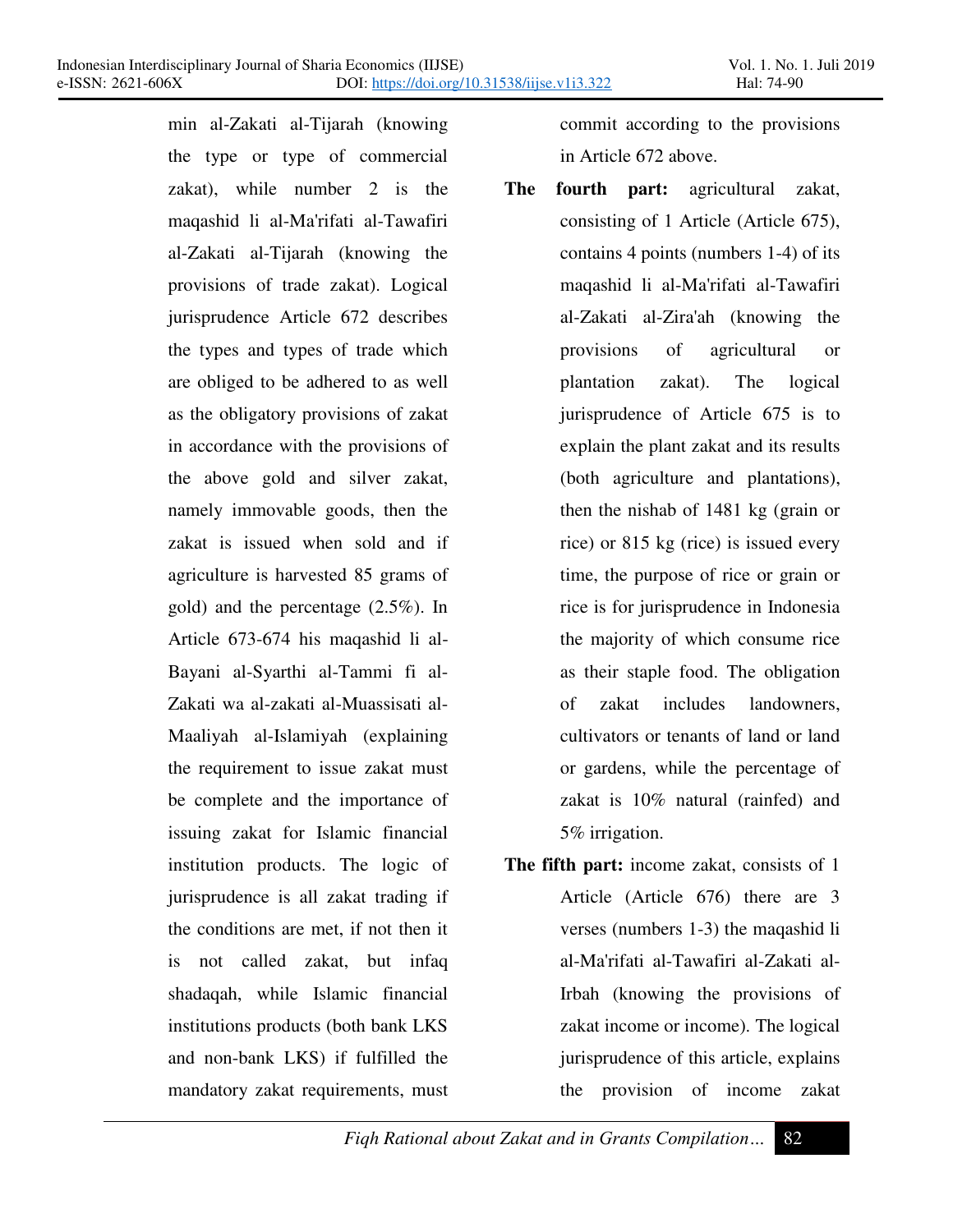obtained from land and air transportation business (and other transportation services), the zakat is 85 grams of gold in the percentage of 2.5 percent.

Ī

**Part six:** zakat honey and something produced from animals, consisting of 1 Article (Article 677) there are 3 verses (numbers 1-3) maqashid li al-Ma'rifati al-Tawafiri al-Zakati al- "Origin of Akhruju al-wa min al-Bahimah wa al-Bahri (provisions of honey and zakat produced by animals and the sea) (What is produced from animals includes honey, milk, eggs, bird nests, silkworm nests and so on). The logic of jurisprudence in this article explains that honey is something that is produced by animals which must be adulterated with 70 kg of honey after production costs have been spent with a percentage of 5% of 70 kg. Also something other than the results obtained from animals such as milk and eggs and something of economic value, with a percentage of zakat of 2.5%, others for example from the sea include fish and pearls, 2.5% zakat, if not issued zakat, then the ruler has the right to sue him in a

religious court with evidence of one of them KHES Article 667.

**The seventh part:** zakat propesi, there are 2

Articles (Article 678-679) there are 2 verses (number 1-2) the maqashid li al-Ma'rifati al-Tawafiri al-Zakati al-Mihnati (provision of zakat propesi) (Zakat proposition is someone those who earn through their proposals or professionals act and work and earn in accordance with their proportions, such as teachers, employees, civil servants or ASNs, barbers, welders, builders and others). Logical jurisprudence, these two articles explain that the obligatory zakat is a person or legal entity, while the calculation of income or income is reduced by the cost of living (administration) with the value of 85 grams of gold, out of which 2.5%.

**The eighth part**: the zakat of found goods and mining goods, consisting of 1 Article (Article 680) of its maqashid li al-Ma'rifati al-Tawafiri al-Zakati al-Nataiji wa al-Munjimi (explaining the provisions of zakat for found and mining goods). Jurisprudence logically that every finding of goods wherever the owner is not legally known (stranded on the island or the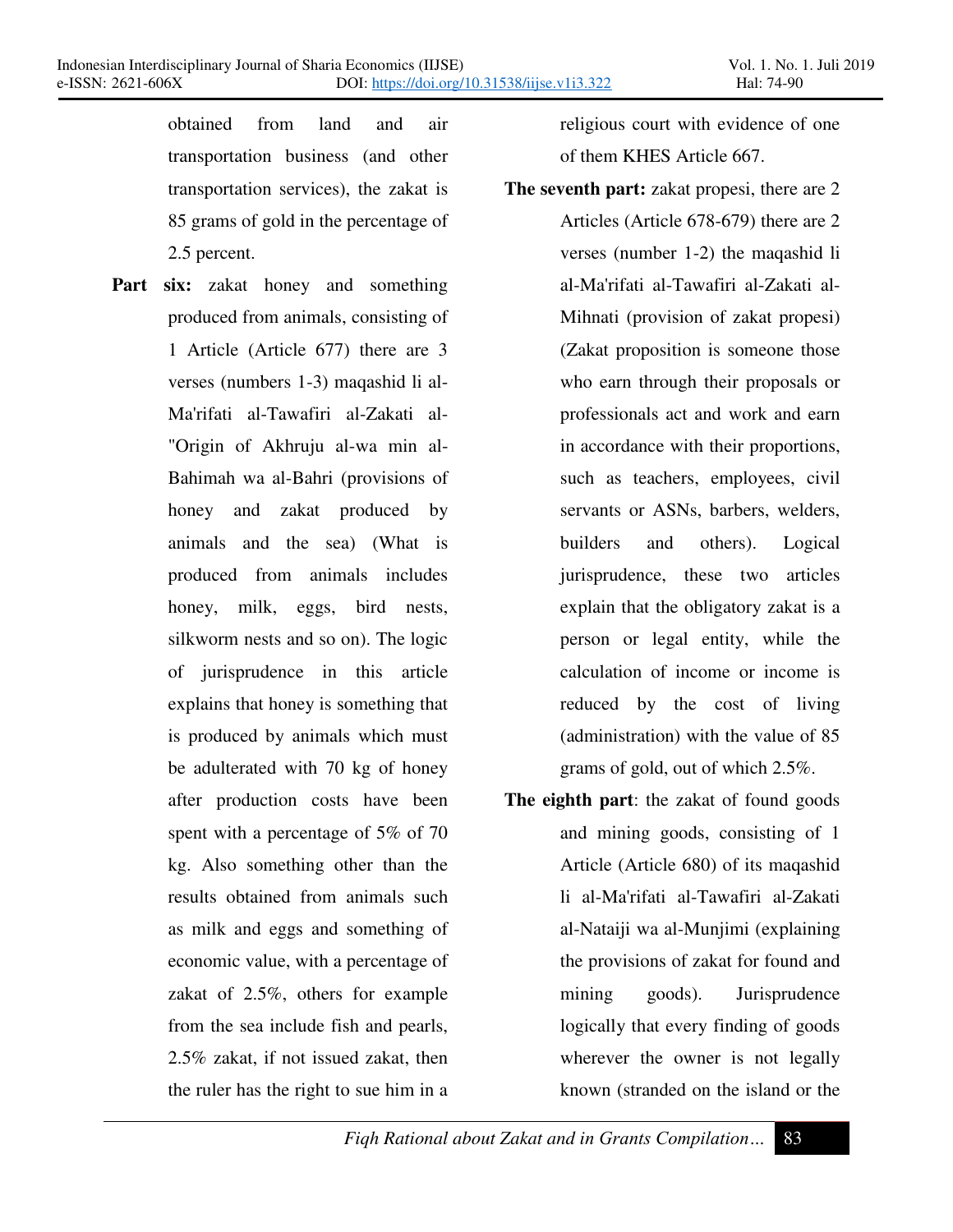ocean floor or in the land is also called treasure) must be paid 20% of the zakat, after the expenses related to the goods obtained.

Ī

- **The ninth part:** zakat fitrah, consists of 1 Article (Article 681) of its maqashid li al-Ma'rifati al-Tawafiri al-Zakati al-Fithri (knowing the provisions of zakat fitrah). Jurisprudence logically explains the provisions of zakat fitrah imposed on every Muslim and Muslim (individual or dependent) for those who are able to during the month of Ramadhan, effective 15-25 ramadhan, binding their blessings in zakat alms may arrive before Eid prayer is performed. The determination of 2.5 kg (1 shu ') of staple food or goods worth of it is needed by the poor such as money and other means of exchange.
- **The tenth part:** mustahik zakat, consists of 1 Article (Article 682) of its maqashid li al-Ma'rifati al-Mustahiq min al-Zakat (knowing the recipients of zakat). Logical jurisprudence this article describes the person who has the right or may receive zakat, according to the verses of the Qur'an surah at-Taubah verse 60 which are poor, amilin, converts, slaves or

slaves, gharimin or people owe, sabillillah or people who war in the way of Allah and Ibn Sabil or people who were displaced on the way.

**Part eleven:** the results of zakat and distribution, consisting of 2 Articles (Articles 683-684), Article 683 contains 2 verses (number 1-2) maqashid li al-Ma'rifati al-Amilin wa al-Tauzi'I li al-Hauli al -Zakati (explains that amil zakat is a State or State-appointed body (BAZNAS and LAZNAS) and distributed in the muzakki environment). The logical jurisprudence of this article is that those who have the right to manage and collect zakat are countries that are delegated to institutions authorized by the State, namely BAZNAS and LAZNAS and UPZ, while the distribution is prioritized in areas where zakat is collected and managed. Article 684 contains 4 points (letter ad) of the maqashid li al-Ma'rifati al-'Uqubaati min al-Ghiramti wa Yu'khazdu al-Dauliyah li al-Mashlahati al-Ummah (knowing the sangki and fine muzakki and forced by the State for the benefit people). The logical jurisprudence of this article is that KHES has the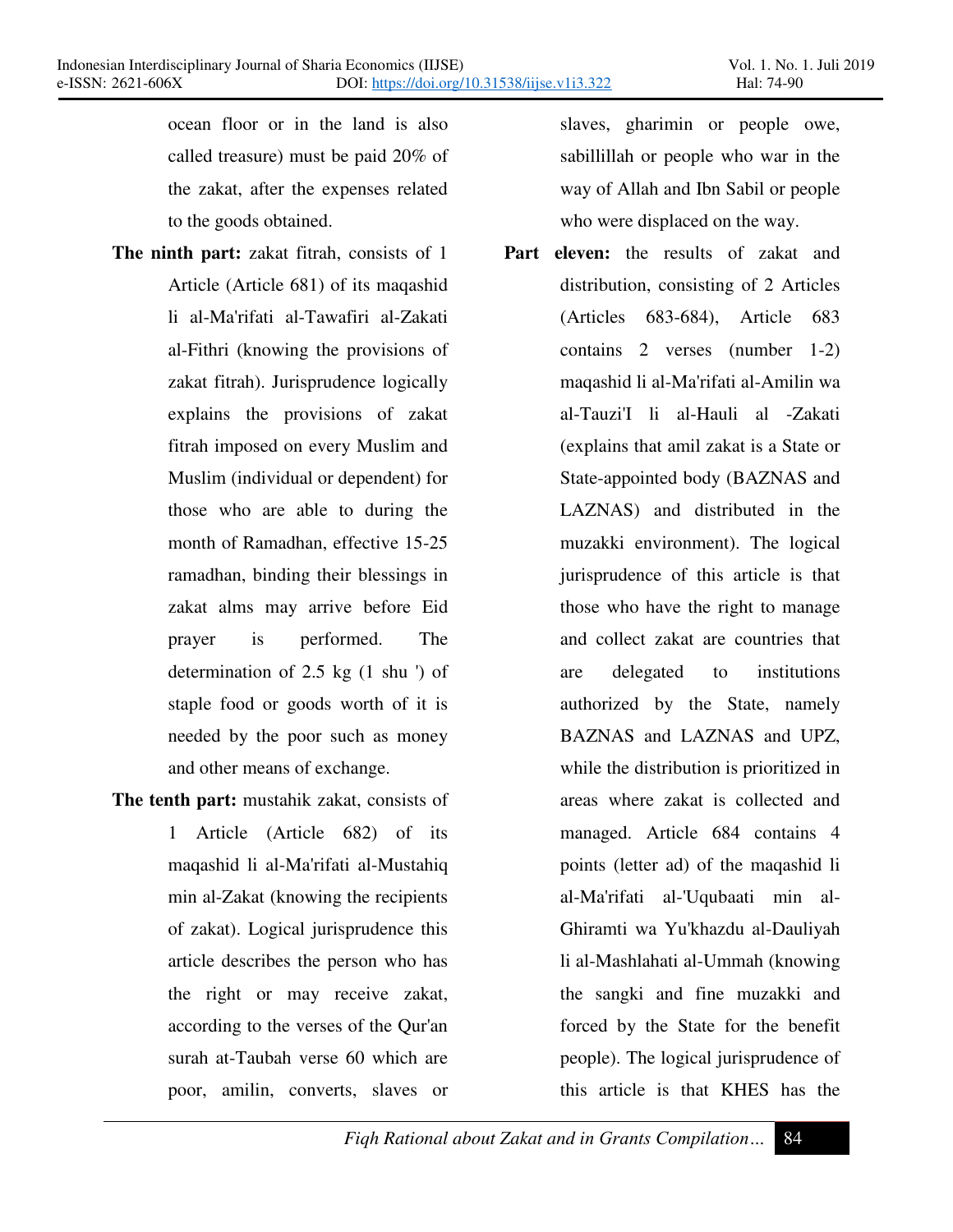authority to take zakat to the people through bailiffs (BZNAS or LAZNAS or UPZ) from the State by state, whether those who have not paid zakat or who are reluctant to pay zakat according to zakat provisions of a person or legal entity the fine without exceeding 29% of the zakat to be paid is then handed over to the regional (regency / city) amil zakat body.

## **Chapter IV Grant**

Ī

Chapter IV Grant, consists of 4 parts and 43 Articles (Articles 685 to 727), the information section and section as follows:

**The first part:** pillars of grants and recipients, there are 19 Articles (Article 685-703). Article 685 his maqashid li al-Ma'rifati al-Ruknuni min al-Hibah (knowing the pillars of the grant). Article 686 to 703 maqashid li al-Kaifiyati wa al-Aqdi al-Hibahi (method of grants and contracts or grant transactions). Logical jurisprudence in Article 685 explains that the pillars of the grant include wahib (grantor), mauhub lah (grant recipient), mauhub bih (donated object), iqrar (statement) and qabd (submission), while Article 686 to 703 explain the method or

ways to deal with or deal with grants, starting from the contract or transaction or iqrar grant (Kabul grant grant), both in writing or unwritten (oral) then the delivery or delivery of the donated goods is also legitimate with small children or mumayiz children who will be accepted by the guardian if little child.

- **The second part:** the terms of the grant agreement, consisting of 5 Articles (Article 704 up to 708) of the maqashid li al-Ma'rifati al-Syarthi min al-Aqad al-Hibahi (terms of grant agreement). The logic of jurisprudence in this section is that each grant agreement must have requirements (grant contract terms) in order to have legal power, so that if something unwanted happens with regard to the law, the related party can file a lawsuit against a religious court.
- **The third part:** withdrawing the grant, consists of 15 Articles (Articles 709 to 723) the maqashid li al-Ma'rifati al-Tawafiri Ya'khuzdu al-Hibah wa ma la Ya'khudzu al-Hibah (describes the provisions of grants that can be withdrawn and irrevocable). Logical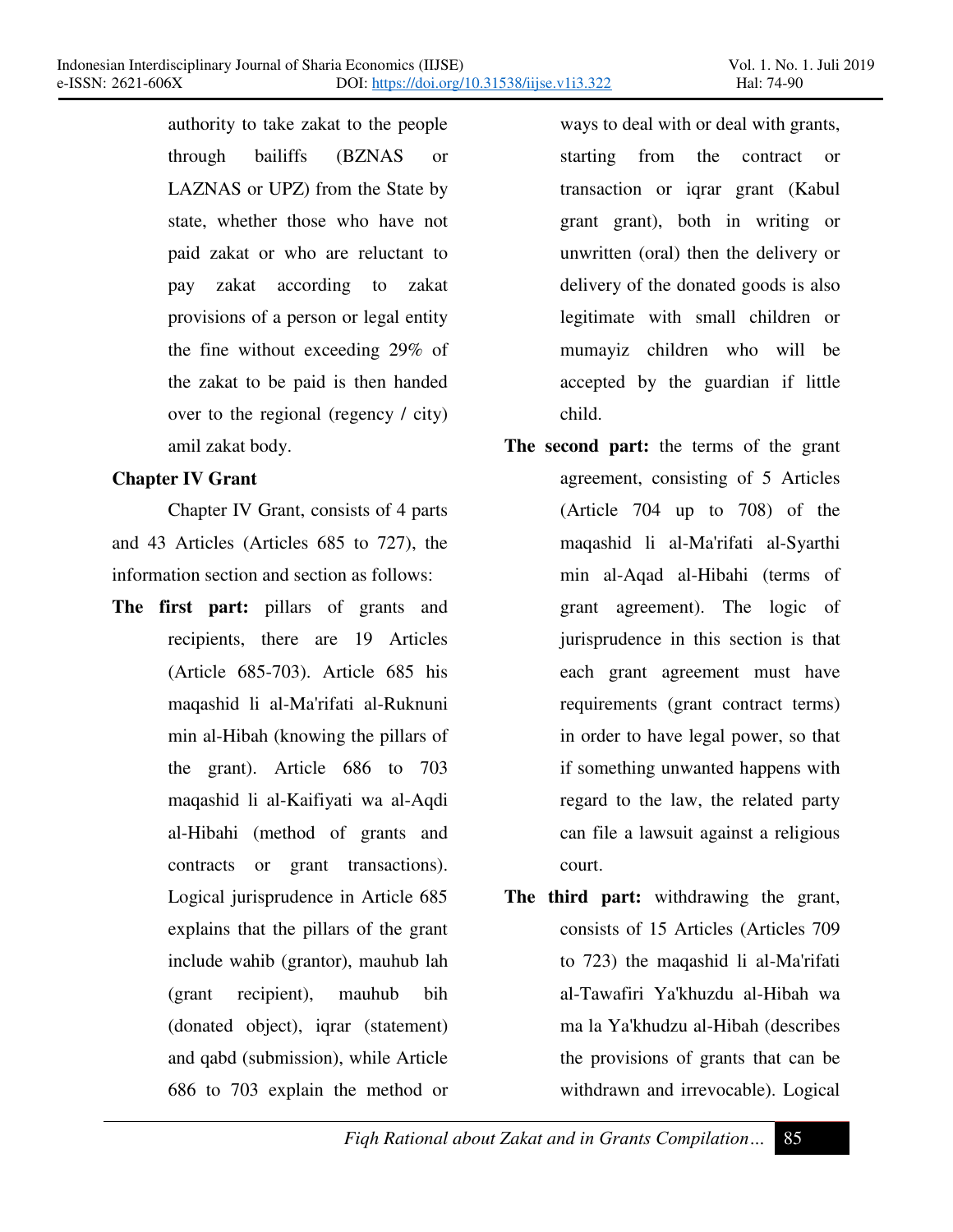Ī

jurisprudence this section that there is a grant that can be withdrawn as long as it has not been submitted and the parent's grant to his child can be withdrawn and also counted as inheritance if the grant is not approved by other heirs, while the child grants to his parents (male or female siblings , his brother's children, uncle, auntie) cannot be withdrawn. The husband and wife who give each other are irrevocable, also the grantee and recipient of the grant die, the grant cannot be withdrawn. Alms that have been delivered cannot be withdrawn. Whereas the prizes given when circumcision or care are the property of the person intended by the person to give the gift, if the name of the person is not listed and the problem cannot be resolved, then it will be resolved by local custom and family.

**The fourth part:** grants of people who are seriously ill, consisting of 4 Articles (Articles 724 to 727). Article 724 and 727 of his maqashid li al-Ma'rifati al-Tawafiri al-Hibah al-Shahah wa la Tashihuh (to find out legal and illegal grant provisions). Jurisprudence logically the two

articles that someone who does not have an heir or husband and wife who have no offspring and do not have an heir, then grant all their wealth when suffering from severe illness, then the grant is legal and baitul mal (court) cannot withdraw and intervene the grant. Whereas Article 726 jurisprudence logic that grants given to one of the heirs without the approval of other heirs, the grant is canceled, but if in addition to the heirs the grant is valid but only one third may not be more. Likewise Article 727 jurisprudence logic that grants from people who are seriously ill as stated in 724-726 above if in fact there are many debts and discharges to pay debts, then creditors or receivables have the right to withdraw al-marhum's grant by entering part of debt payments the devotee.

## **E. Conclusion**

Zakat and grants in jurisprudence have an important role in the life of God, community and state. Individually zakat and grants have maqashid hifzu al-Maal (maintaining wealth) both for the sanctity of property, the soul and to keep away from despicable nature, also for the world and the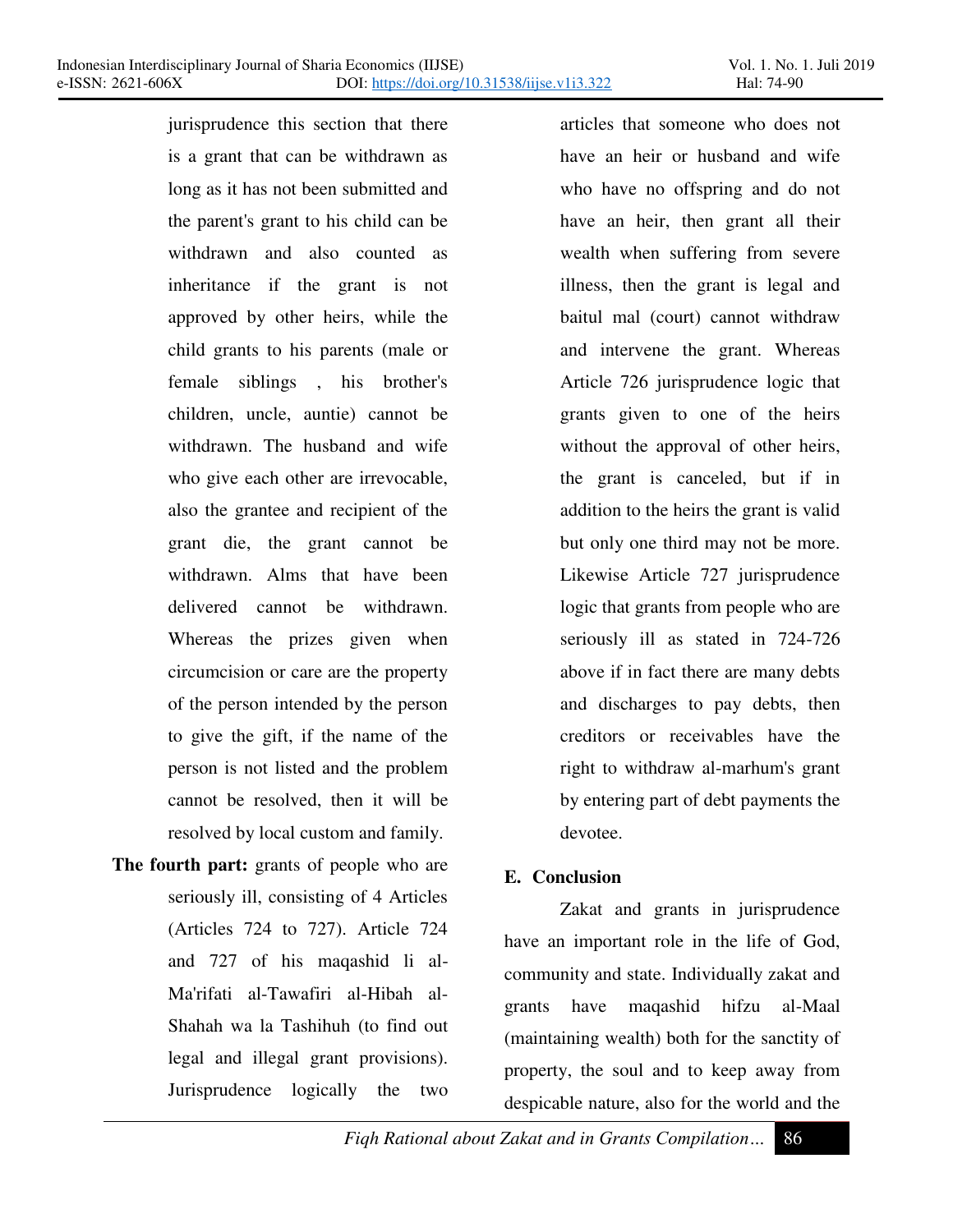hereafter, so that property is protected from the rights of others, because property is the safekeeping and trust of Allah , the right to use is not the right to own. Zakat and grants are part of the study of hifzhu al-Mall in maqashid sharia. Zakat and grants are compulsory and circumcision, both of which are dimensions of good deeds, namely the dimensions of worship, social and economic.

Ī

People's awareness in paying or fulfilling or issuing zakat, as well as the people's passion in giving, giving alms, sharing, representing and always giving gifts, especially to institutions authorized to collect or manage and distribute it, while implementing regulations as a provision for muzakki who are reluctant to pay zakat can be forced by the State to take the right of the State to represent the mustahiq in accordance with KHES Article 684, of course it can greatly improve the welfare of the ummah and reduce poverty, both these funds are managed consumptively or productively, this can significantly improve the economic welfare of the ummah.

## **Reference**

- Abdul Aziz Dahlan (et. Al), *Encyclopedia of Islamic Law*, (Jakarta, PT. Ichtiar Baru Van Hoeve, First Cet 1997)
- Abdul Aziz Muhammad Azzam, *Fiqh worship*, (Jakarta: Bumi Aksara, 2010).
- Abdul Rahman Ghazali, *Ghufron Ihsan and Sapiudin Shidiq, Fiqh Muamalat*, (Jakarta: Kencana Prenada Media Group, 2010).
- Abdul Rahman Ghazaly, *Muamalat Fiqh* (Jakarta: Kencana, 2010).
- Abdurrachman Qadir, *Zakat in the Mahdhah and Social Dimensions* (Jakarta: PT. RajaGrafindo Persada, 2001), cet. II.
- Achmad Arief Budiman, *Good Governance at the ZISWAF Institute (Implementation of Stakeholder Engagement in Management of ZISWAF)*, (Semarang: Research Institute for IAIN Walisongo Semarang, 2012).
- Ad-Dimyati, *I'anatut Talibin*, (Jeddah: Singapore Haramaian, tth), juz III.
- Al Hasan, *Masail Fiqhiyah*, (Jakarta: PT. Raja Grafindo Persada, Cet. 4th, 2003).
- Al-Baihaqi, *Sunan al-Kubra*, (Beirut, Lubnan: Dar al-Kutub al-Ilmiyyah, tt), Juz VI.
- Ali Ahmad al-Jurjawi, *Hikmah al-Tasyri zwa Falsafatuhu* (Jeddah Singapore: Haram, tth).
- Amrullah Ahmad, *Dimensions of Islamic Law in the National Law system*; Commemorating 65 Years Prof. Dr. H. Bustanul Arifin, S.H., (Jakarta: Gema Insani Press, 1417 H / 1996 M), cet. I.
- An-Nawawi, Raudatut Talibin Wa'umdatul Muftin, (Cairo: Maktabah Ilmiayah, tth), juz II.
- Antoni, et al, *Islam kemuhammadiayaa* (Palembang: Muhammadiyah University Palembang, 2014).
- Al-Razi, *Tafsir al-Razi*, (Lebanon: Maktabah alamyah, tth), juz III.
- As-Sayyid Sabiq, *Fiqh Sunnah*, (Bandung: Al-Ma'arif, 1997), volume XIV, cet. IX.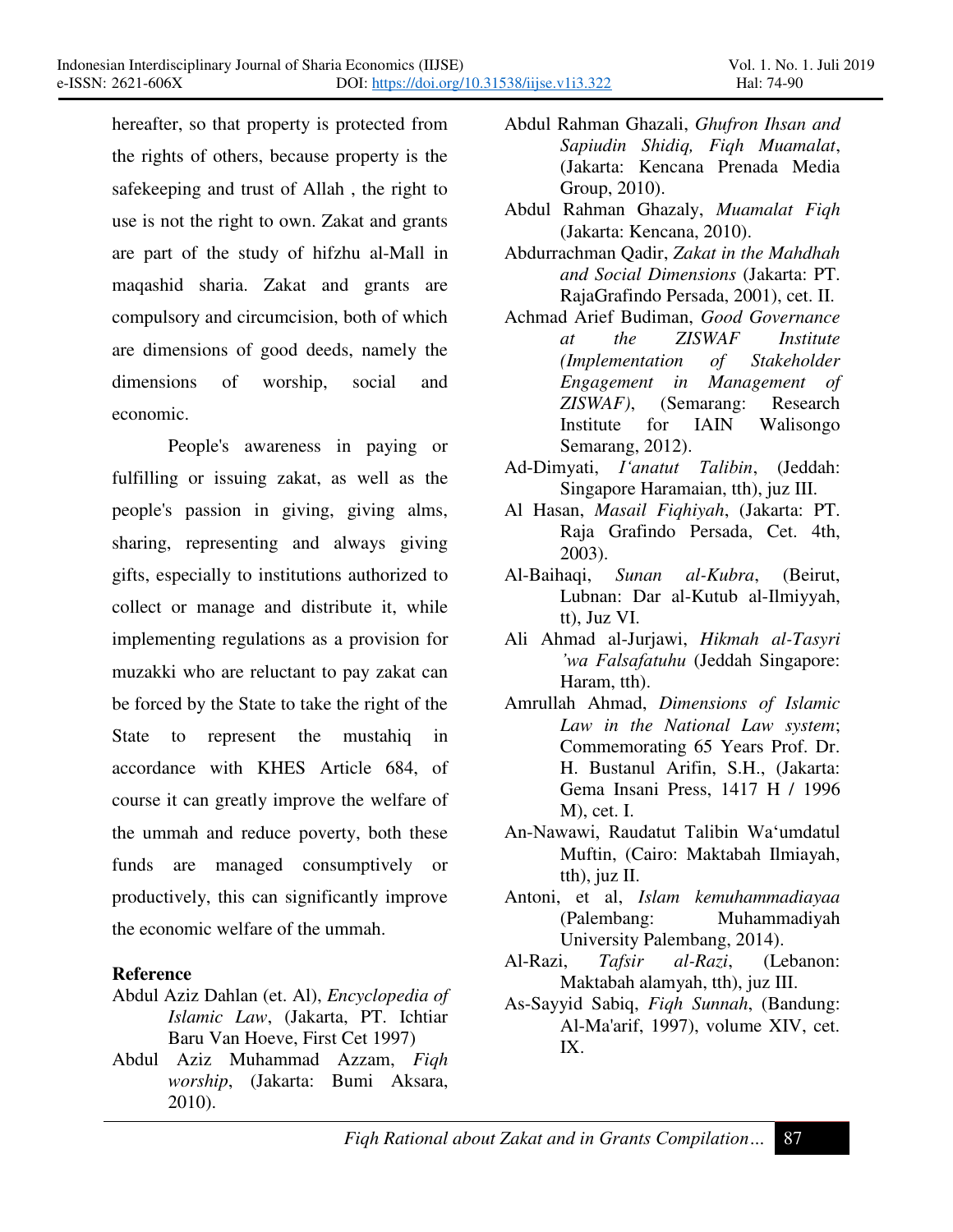Chairuman Pasaribu and Suhrawardi K. Lubis, *Agreement Law in Islam* (Jakarta: Sinar Grafika, 2004).

Ī

- RI Ministry of Religion, *Al-Qur'an and Translation* (Semarang: Toha Putra, 2005).
- ´´´ .., *Zakat Guidelines* (Jakarta: Zakat and Waqf Development Project, 1982).
- Encyclopedia Editorial Board of Islam, *Encyclopedia of Islam* (Jakarta: New Ichtiar Van Hoeve, 1st Cet, 1997).
- Didin Hafidhuddin, *About Zakat, Infaq and Sadaqah* (Jakarta: Gema Insani, 1998).
- $\ldots$ , *Zakat in Modern Economy* (Jakarta: Gema Insani, 2002).
- Directorate of Zakat and Endowments Development, *Profile of Directorate of Zakat and Endowments Development*, (Jakarta: Directorate of Zakat and Endowments Development, 2003).
- El Madani, *Complete Zakat Fiqh*, (Jogjakarta: DIVA Press, 2013).
- Elsi Kartika Sari, *Introduction to the Law of Zakat and Waqf*, (Jakarta: PT Grasindo, 2007).
- Fahrudin HS, *Al-Qur'an Encyclopedia*, (Rineka Cipta, 1992).
- Fahrur Muis, *Zakat A-Z Easy, Complete and Practical Guide to Zakat*, (Solo: Medina Ink, 2011).
- Fakhrudin, *Fiqh and Zakat Management in Indonesia*, (Yogyakarta: UIN Malang Press, 2008).
- Hasbi Ash Shiddieqy, *Zakat Guidelines*, (Jakarta: PT Bulan Bintang, 1953).
- ............, Zakat Guidelines, (Semarang: Library, Rizki, Putra, Cet. 3rd, 1999).
- ............, Lecture of Worship, (Judging *from the aspect of law and wisdom*, (Jakarta: Bulan Bintang, 1991).
- Helmi Karim, *Muqalah Fiqh* (Jakarta: PT RajaGrafindo Persada, 1997.
- Hendi Suhendi, *Fiqh Muamalah*, (Jakarta: PT Raja Grafindo Persada, 2008).
- Hikmat Kurnia and A. Hidayat, *Smart Zakat Guide*, (Jakarta: Kultum Media, 2008).
- Hussain Bahreisy, *Guidelines for Islamic Jurisprudence*, (Surabaya: Al-Ikhlas, 1981).
- Ilyas Supena and Darmuin, *Zakat Management*, (Semarang: Walisongo Press, 2009).
- Imam an-Nawawi, *Al-Majmu 'Syarh al-Muhadzdzab* (Jakarta: Library of Azzam, t.th).
- Imam Taqiyuddin Abu Bakar Bin Muhammad Al Khusaini, *Kifayatul Akhyar*, (Bandung: Syrirkah Al Ma'arif Lithab'i, t.tH), Juz I.
- Ismail Nawawi, *Zakat in Fiqh, Social & Economic Perspective*, (Surabaya: Putra Media Nusantara, 2010).
- Lahmanudin Nasution, *Fiqh 1*, (Bandung: Jaya Baru, 1998).
- Lexy J. Meleong, *Qualitative Research Methods*, (Bandung: Teenager Rosda Karya, 2011).
- M. Moh Ali, *Islamology (Dinu'I Islam)*, (Jakarta: Daru'I Kutubi'I Islamiyah, 1977).
- M. Nur Rianto Al-Arif, *Fundamentals of Islamic Economics* (Solo: PT Era Adicitra Intermedia, 2011).
- M.Nipan Abdul Halim, *Why Zakat Is Treated*, (Bandung: M2S, 2001).
- Mardani, *Syari'ah Economic Law in Indonesia*, (Bandung: Rafika Aditama, 2011)..
- Masdar Helmy, *Practical Guidelines for Understanding Zakat and how to it*, (Bandung: PT. Alma'arif, 2001), cet. I.
- Moh Anwar, *Muamalah Islamic Jurisprudence, Munakahat, Faroid and Jinayah (Civil Law and Islamic Criminal Law) and Its Legal*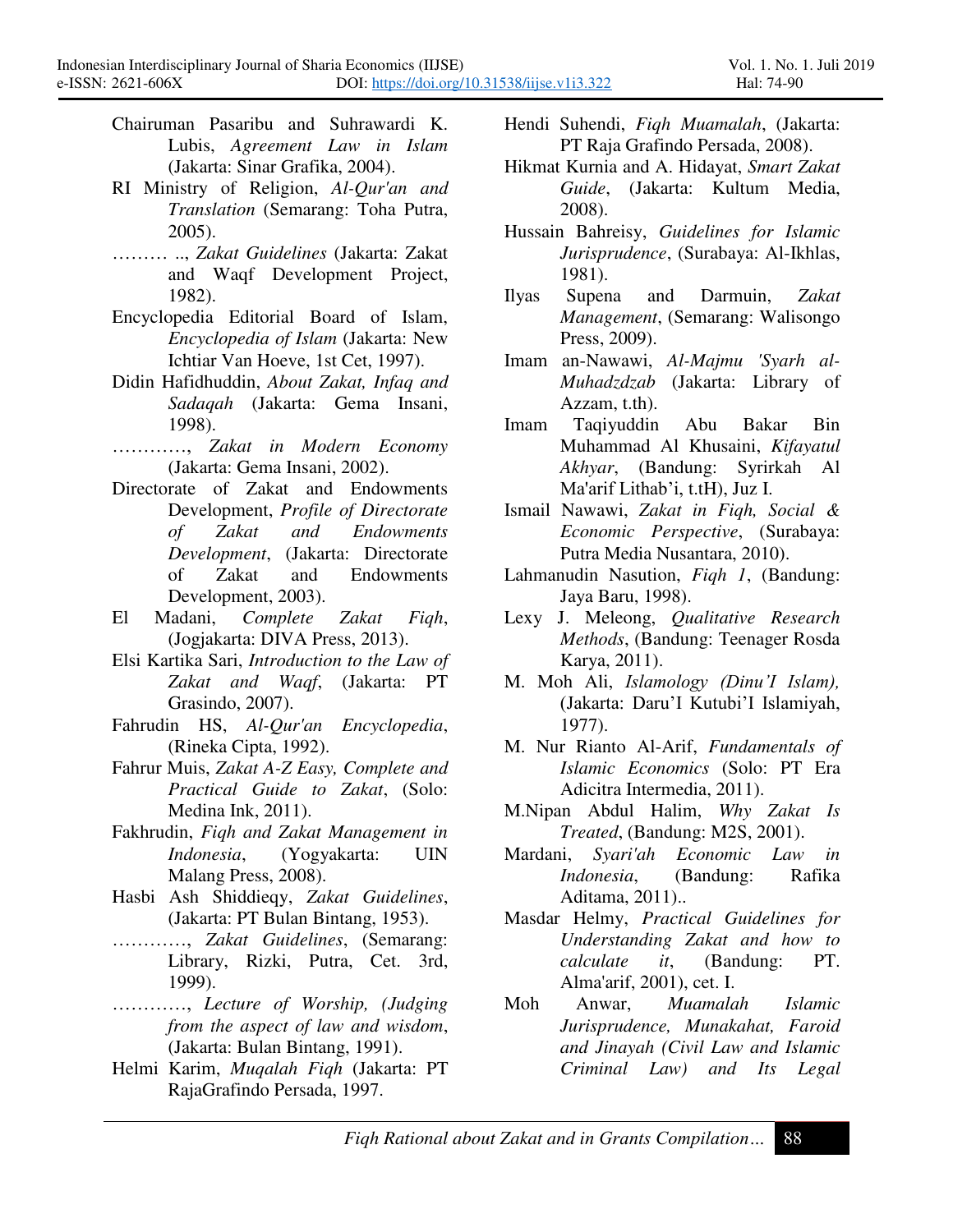*Principles*, (Bandung: PT Al-Ma'arif, 1988), Cet. II.

Muhammad Abdul Malik Ar Rahman, *1001 Problems and Solutions*, (Jakarta: Zakat Smart Library, 2003).

Ī

- Muhammad Al Syaukani, *Nailul Authar*, (Bairut: Dar Al Kutub Al Ilmiyah, 1995), Juz III.
- Muhammad Anwari, *Zakat on the Concept of Poverty Alleviation, in Teras Pesantren* (Study Journal, Edition VI, Year II / Dhulhijjah 1424 Hijri-Rabiul Awwal 1425 Hijri).
- Muhammad bin Ismail Al-Bukhari, *Al-Adabul Mufrad*, (Beirut: Dar al-Kutub al-Ilmiyyah, 1990).
- Muhammad Jafar, *Demands for Zakat, Fasting, and Hajj*, (Jakarta: Kalam Mulia, 2003).
- Mukhtar, *Practical Method of Research Descriptive Qualitative*, (Jakarta: References, 2013).
- Mursyidi, *Contemporary Zakat Accounting*, (Bandung: PT. Youth Rosdakarya, 2003), cet. I.
- Musjfuk Zuhdi, *Islamic Studies Volume III: Muamalah*, (Jakarta: PT Raja Grafindo Persada, 1993).
- Nasrun Haroen, *Muamalah Fiqh*, (Jakarta: Primary Media Style, tth), cet. II.
- Nazar Bakry, *Fiqh and Usul Fiqh*, (Jakarta: PT. Grafindo Persada, 1996).
- ......... .., *Problems with Islamic Figh*, (Jakarta: Raja Grafindo Persada, 1994).
- Noeng Muhajir, *Quantitative Research Methodology*, (Yogyakarta: Rake Sarasin, 1989).
- Nurul Huda, et al, *Islamic Financial Institutions: Theoretical and Practical Reviews*, (Jakarta: Kencana, 2010).
- PPHIMM, *Compilation of Sharia Economic Law* (Jakarta: Kencana, 2009).
- Project for the Development of Zakat and Endowments, *Zakat Guidelines (4)*, (Jakarta: Ministry of Religion, 1982).
- R. Kadlan-Imam Musa Prodjosiswo, *Hadith of the Handling of Maulana Muhammad Ali*, (Jakarta: CV Kuning Mas, 1992).
- Rahmat Safe'i, *Muamalah Fiqh for UIN, STAIN, PTAIS, and General* (Bandung: Loyal Library, t.th).
- Sayyid Sabiq, *Fiqh of Sunnah* (Bandung: PT Al Maarif, 1982), Juz III.
- Soerjono Soekanto and Sri Mamudji, *Normative Legal Research A Brief Review* (Jakarta: Rajawali Press, 1985).
- Soerjono Soekanto, *Introduction to Legal Research*, (Jakarta: UI-Press, 1982).
- Sulaiman Rasyid, *Islamic Fiqh*, (Bandung: Sinar Baru Algesindo, 1994).
- Suparman Usman, *Islamic Law (Principles and Introduction to Islamic Law Studies in Indonesian Legal Data)* (Jakarta: Primary Media Style, 2001).
- Umrotul Khasanah, *Modern Zakat Management Community Economic Empowerment Instrument* (Malang: UIN-Maliki Press, 2010).
- Law of the Republic of Indonesia Number 38 of 1999 concerning Management of Zakat, Bazis, (Kudus, 2001).
- Wahardjani, et al, *Islamic Fiqh*, (Yogyakarta: PT Citra Karsa mandiri, 2000).
- Wahbah Al Zuhayly, *Al-Fiqh Al-Islami Adill*, (Damascus: Dar Al Fikr, 1995).
- ............., Al-Figh al-Islami Wa'ad has *fallen*, ter. Agus Effendi and Bahrudin Fanani, (Bandung: Youth Rosda Karya, 2000)
- Wawan Shofwan Shalehuddin, *Minutes of Zakat, Infaq and Sadaqah*, (Bandung: Tafakur, 2011).